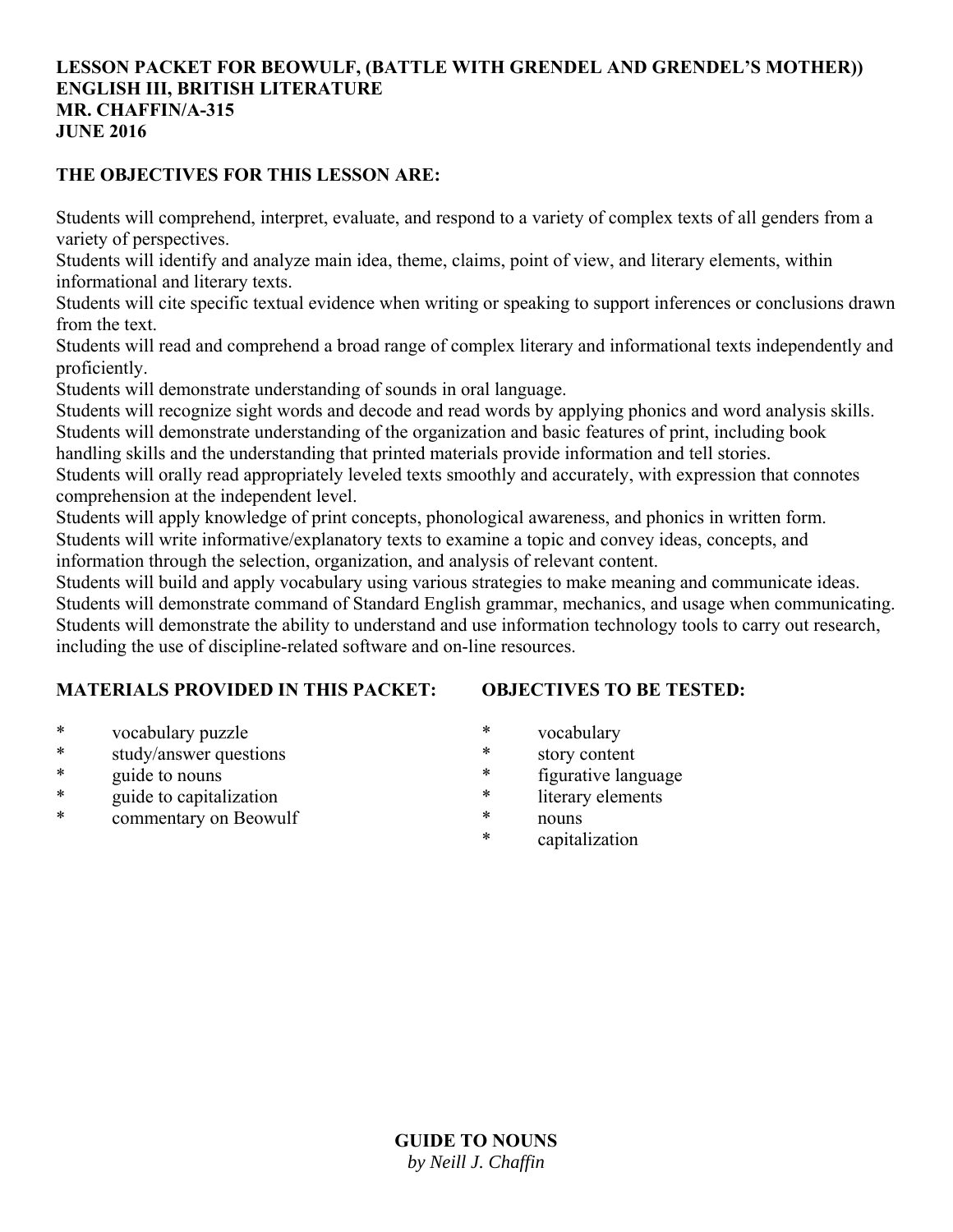Nouns are words that name a person, place, thing of idea. Nouns are one of the eight *parts of speech*. Nouns can be classified as **common**, **proper**, **collective**, and **possessive**. A common noun names a general person, place, thing, or idea. A proper noun names a particular person, place, thing or idea. A collective noun names a group. A possessive noun is used like an *adjective*, to show possession or ownership. Proper nouns are capitalized. Look at the following examples:

| <b>COMMON</b> | <b>PROPER</b>  | <b>COLLECTIVE</b> | <b>POSSESSIVE</b> |
|---------------|----------------|-------------------|-------------------|
| boy           | Gerald         | band              | Joe's             |
| girl          | Majorie        | faculty           | administration's  |
| car           | Suzuki Forenza | flock             | women's           |
| airplane      | F-18 Hornet    | herd              | babies'           |
| state         | Oklahoma       | committee         | Rosses'           |
| religion      | Christianity   | crew              | Ross's            |

A *gerund* is a *present participle* of a verb being used as a noun:

**Swimming** is my favorite form of exercise.*(swimming is the subject)* They hated **writing**.*(writing is the direct object)* He gave **skiing** a try.*(skiing is an indirect object)*

Note that, in none of the three examples, is the present participle actually being used as a verb. Compare them to these examples, in which the present participle **IS** being used as a verb:

They **were swimming** in the community pool. She **had been writing** technical manuals for ten years. We **had been skiing** all day.

In these examples, the words "swimming", "writing", and "skiing" are the *main verbs* in *verb phrases*.

# **THE USE OF NOUNS IN SENTENCES**

# Nouns, as well as *pronouns*, are used as *simple subjects*, *direct objects*, *indirect objects*, *predicate nominatives, appositives*, and *objects of prepositions*.

The **simple subject** of a sentence is the person or thing doing something or being written about. The **direct object** receives an action from the subject via a transitive verb; it answers the questions *who?* or *what?* after an action verb.

The **indirect object** falls between a subject and a direct object. It can always be converted to a *prepositional phrase*. It answers the questions *to whom? for whom? to what?* or *for what?* You cannot have an indirect object without a direct object.

A **predicate nominative** is a noun that follows a *linking (non-action) verb* and renames the subject. It cannot follow an *action verb*.

An **object of a preposition** is the last word in a *prepositional phrase*.

An **appositive** is a word put into a sentence-and set off with commas-to restate another word just used.

Look at the following examples:

The **lawyer**, Mr. Stotts, sent Jerry a letter about the problem. *(subject)* The lawyer, **Mr. Stotts**, sent Jerry a letter about the problem. *(appositive)*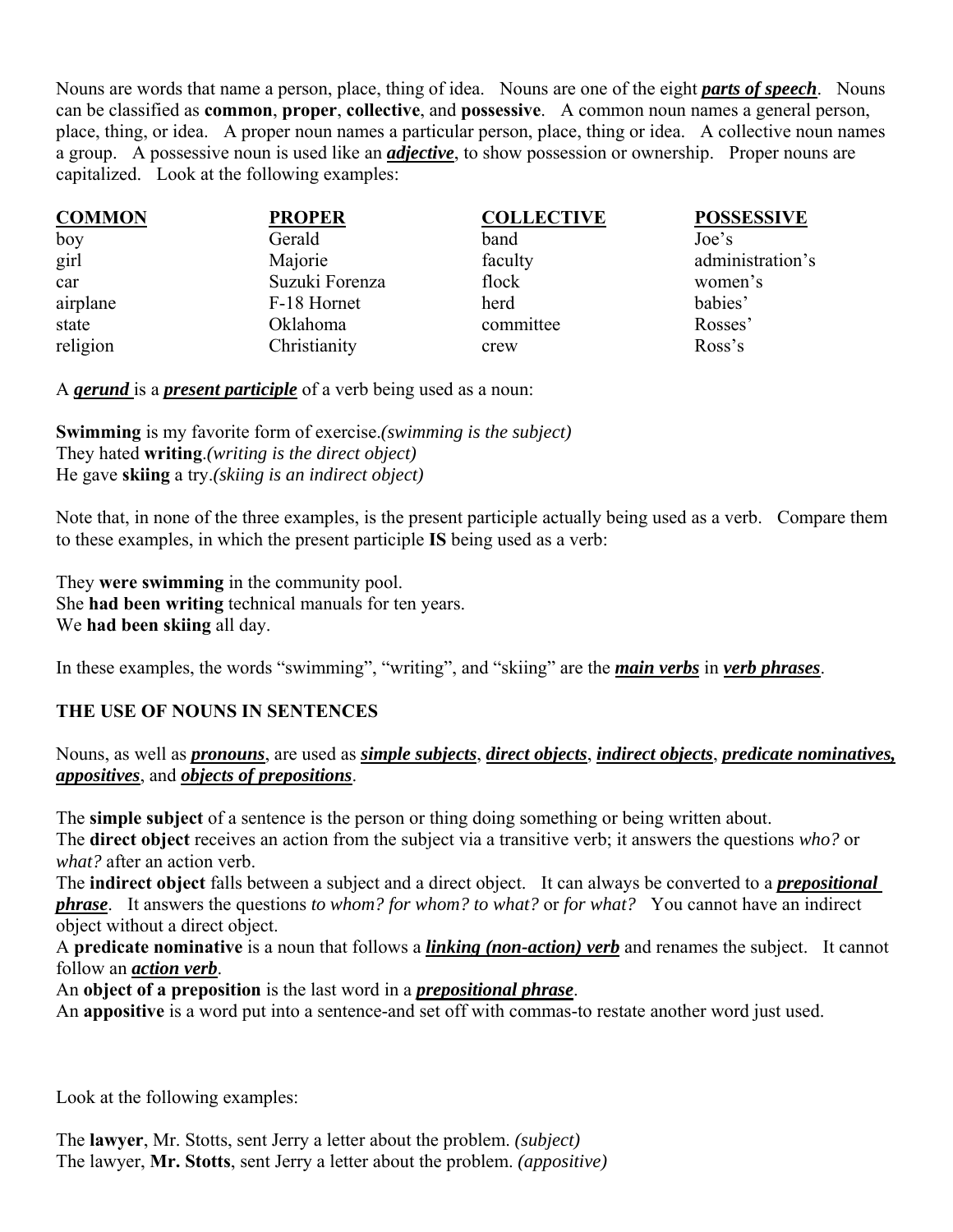The lawyer, Mr. Stotts, sent **Jerry** a letter about the problem. *(indirect object)* The lawyer, Mr. Stotts, sent Jerry a **letter** about the problem. *(direct object)* The lawyer, Mr. Stotts, sent Jerry a letter about the **problem**. *(object of a preposition)* That man in the red shirt at the podium is the English **teacher**. *(predicate nominative)*

It is important to know how nouns are used in sentences. When you begin to study *pronouns*, you will find that pronouns often change their spelling to indicate how they are used. This is called *case*. English does not change the spelling of nouns to indicate usage. However, some foreign languages do. If you intend to study certain foreign languages, it will be very helpful to understand this! Furthermore, English nouns are generally *neutral gender*, except for such nouns as man/woman, stag/doe, boy/girl, stallion/mare, etc. Some languages classify most nouns as either *masculine gender* or *feminine gender*. You will need to know this if you study certain foreign languages.

### **COLLECTIVE NOUNS**

A **collective noun** can be either *singular* or *plural*. It is sometimes difficult to determine this, but it is important in terms of subject and verb agreement. Look at the following examples:

The **faculty** attends a meeting after school on Tuesdays. *(faculty is singular; the group is doing something as a singular entity)* The **faculty** bring their computers with them to the meeting. *(faculty is plural; it is the antecedent to "their" and "them", which are both plural; therefore, the antecedent and the verb must be plural)* The flock of birds flies in a great black cloud. *(flock is singular; the group is doing something as a single entity)* The flock scatter in all different directions. *(flock is plural; we must be considering the actions of the individuals if they are going different directions)*

### **POSSESSIVE NOUNS**

**Possessive nouns** are used, essentially, as *adjectives*. Possessive nouns use an *apostrophe* to show possessive form. There are rules for proper usage. All singular nouns, as well as those nouns whose plural IS NOT formed by adding "s" or "es", form the possessive by adding an apostrophe and "s". Only plural nouns that DO end in "s" put the apostrophe after the terminal "s". Look at the following examples:

| book's     | (belonging to one book)            | baby's  | <i>(belonging on one baby)</i>            |
|------------|------------------------------------|---------|-------------------------------------------|
| books'     | (belonging to more than one book)  |         | babies' (belonging to more than one baby) |
| man's      | <i>(belonging to one man)</i>      | mouse's | (belonging on one mouse)                  |
| men's      | (belonging to more than one man)   | mice's  | (belonging to more than one mouse)        |
| child's    | (belonging to one child)           | Ross's  | (belonging to one Ross)                   |
| children's | (belonging to more than one child) | Rosses' | (belonging to more than one Ross)         |

Do not confuse plural noun forms with possessive forms or with contractions. Plurals do not use an apostrophe unless they are possessive. The contractive apostrophe shows that the verb has been contracted onto the noun. For example, "The boy's going to the store" means "The boy is going to the store". Compare that to "The boys are going to the store". In the second example, "boys" is plural, but not contractive. **PLURALIZATION OF NOUNS**

There are many ways to pluralize nouns in English. It can be somewhat confusing.

### **Most nouns pluralize by adding "s" or "es":**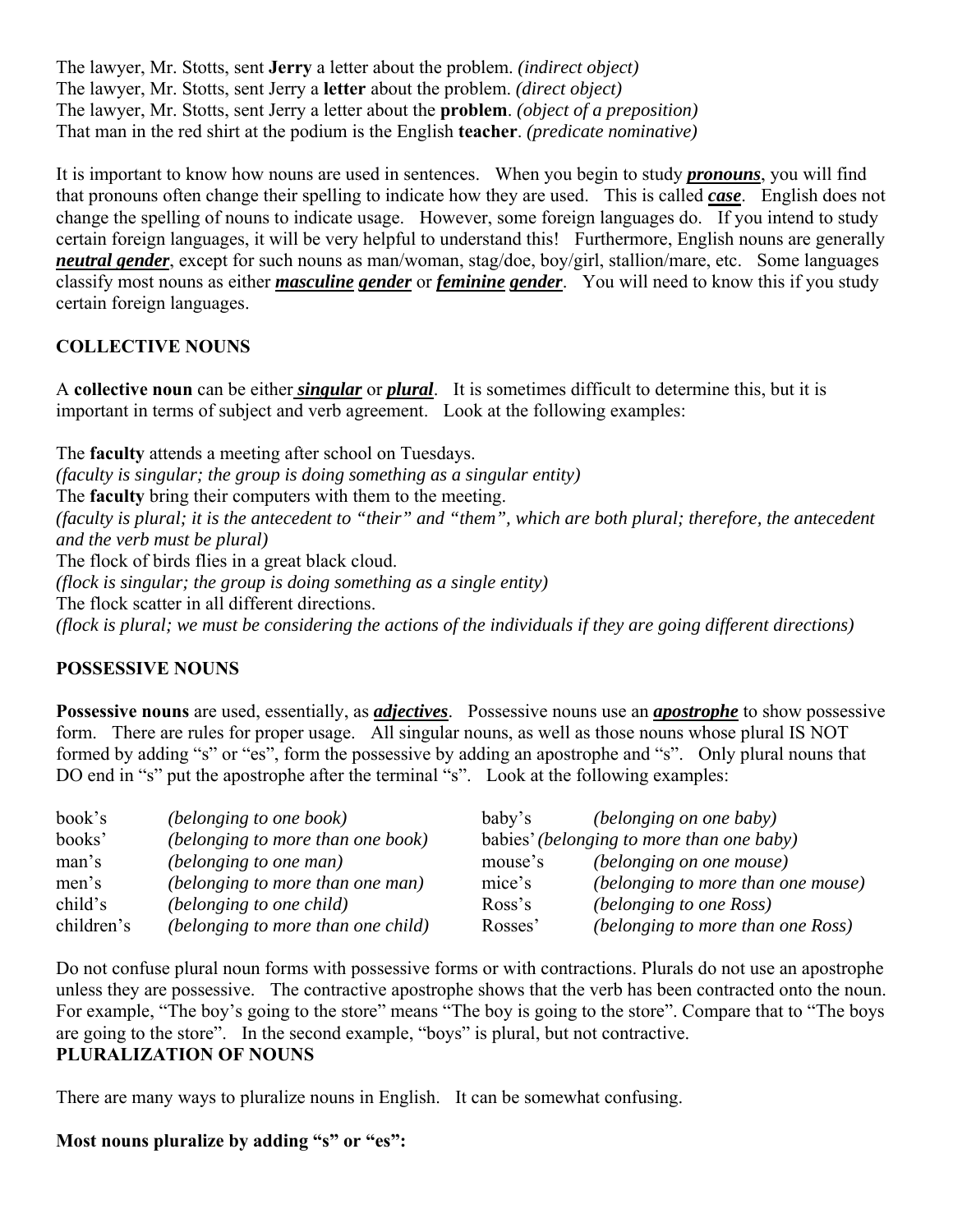| dog/dogs                                                                                                  |                 |                        | cat/catspencil/pencils |           | idea/ideas                  |                                     | church/churches                  |                        | ranch/ranches                              |               |  |
|-----------------------------------------------------------------------------------------------------------|-----------------|------------------------|------------------------|-----------|-----------------------------|-------------------------------------|----------------------------------|------------------------|--------------------------------------------|---------------|--|
| Some nouns are the same in the singular and in the plural:                                                |                 |                        |                        |           |                             |                                     |                                  |                        |                                            |               |  |
| sheep<br>grouse                                                                                           | fish<br>Chinese |                        | deer<br>Japanese       |           | tweezers                    | species aircraft scissors<br>pliers |                                  | pants<br>chassis sheep |                                            |               |  |
| There is no such word as "Chineses" or "tweezeres" or "pantses"!                                          |                 |                        |                        |           |                             |                                     |                                  |                        |                                            |               |  |
| Some plurals are quite unusual; the dictionary will show you the plural form:                             |                 |                        |                        |           |                             |                                     |                                  |                        |                                            |               |  |
| woman/women<br>datum/data<br>index/indices                                                                |                 | man/men<br>oasis/oases |                        | foot/feet | child/children              | goose/geese                         | alumnus/alumni                   |                        | crisis/crises<br>louse/lice                |               |  |
| Add -s to many nouns that end in $f$ , $fe$ , or $ff$ :                                                   |                 |                        |                        |           |                             |                                     |                                  |                        |                                            |               |  |
| chief/chiefs                                                                                              |                 | gulf/gulfs             |                        |           | ruff/ruffs                  |                                     | waif/waifs                       |                        |                                            |               |  |
| Drop the f or fe and add -ives to some nouns:                                                             |                 |                        |                        |           |                             |                                     |                                  |                        |                                            |               |  |
| half/halves                                                                                               |                 | wife/wives             |                        |           | wolf/wolves                 |                                     | calf/calves                      |                        |                                            | thief/thieves |  |
| Add -s to nouns ending in -ey:                                                                            |                 |                        |                        |           |                             |                                     |                                  |                        |                                            |               |  |
| donkey/donkeys                                                                                            |                 |                        | attorney/attorneys     |           | key/keys                    |                                     | valley/valleys                   |                        |                                            |               |  |
| Drop the y and add -ies to words ending in -y:                                                            |                 |                        |                        |           |                             |                                     |                                  |                        |                                            |               |  |
| gully/gullies                                                                                             |                 | ferry/ferries          |                        |           | penny/pennies               |                                     |                                  | pantry/pantries        |                                            |               |  |
| Add -es to nouns ending in $ch$ , s, sh, x, or z:                                                         |                 |                        |                        |           |                             |                                     |                                  |                        |                                            |               |  |
| roach/roaches                                                                                             |                 | tax/taxes              |                        |           | crash/crashes               |                                     |                                  |                        | quiz/quizzes (note the doubled "z")        |               |  |
| Add -s to nouns ending in a vowel and -o and to music terms ending in -o:                                 |                 |                        |                        |           |                             |                                     |                                  |                        |                                            |               |  |
| stereo/stereos                                                                                            |                 | video/videos           |                        |           | soprano/sopranos            |                                     | piano/pianos                     |                        |                                            |               |  |
| Sometimes words dealing with music can have another possible pluralization, due to their Italian origins: |                 |                        |                        |           |                             |                                     |                                  |                        |                                            |               |  |
| basso/bassos or bassi                                                                                     |                 |                        |                        |           | soprano/sopranos or soprani |                                     |                                  | alto/altos or alti     |                                            |               |  |
| Add -s to compound nouns ending in -ful:                                                                  |                 |                        |                        |           |                             |                                     |                                  |                        |                                            |               |  |
| handful/handfuls                                                                                          |                 |                        | spoonful/spoonfuls     |           |                             | tankful/tankfuls                    |                                  |                        | eyeful/eyefuls                             |               |  |
| Add -s to the most important word in compound nouns, especially if hyphenated:                            |                 |                        |                        |           |                             |                                     |                                  |                        |                                            |               |  |
| commander-in-chief/commanders-in-chief<br>mother-in-law/mothers-in-law                                    |                 |                        |                        |           |                             |                                     | attorney-at-law/attorneys-at-law |                        | four-cylinder-engine/four-cylinder-engines |               |  |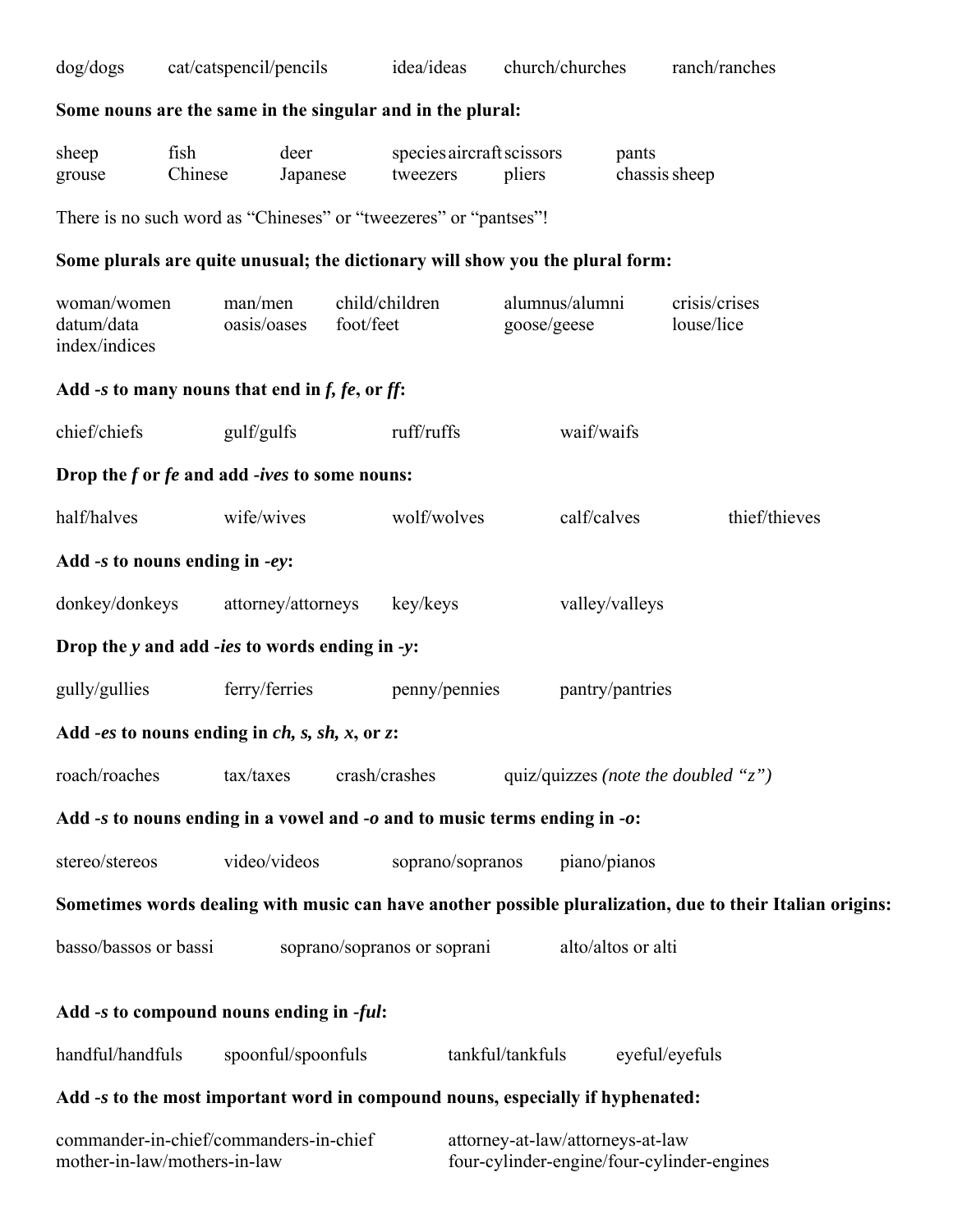*If you are in doubt as to the correct plural form of a word, consult the dictionary. If the plural is in any way irregular, then the dictionary will indicate this.*

### **GUIDE TO CAPITALIZATION** *by Neill J. Chaffin*

Capitalization is a way of calling attention to the most important words in a sentence. There are many rules of capitalization in English. Study them carefully.

**NAMES AND TITLES**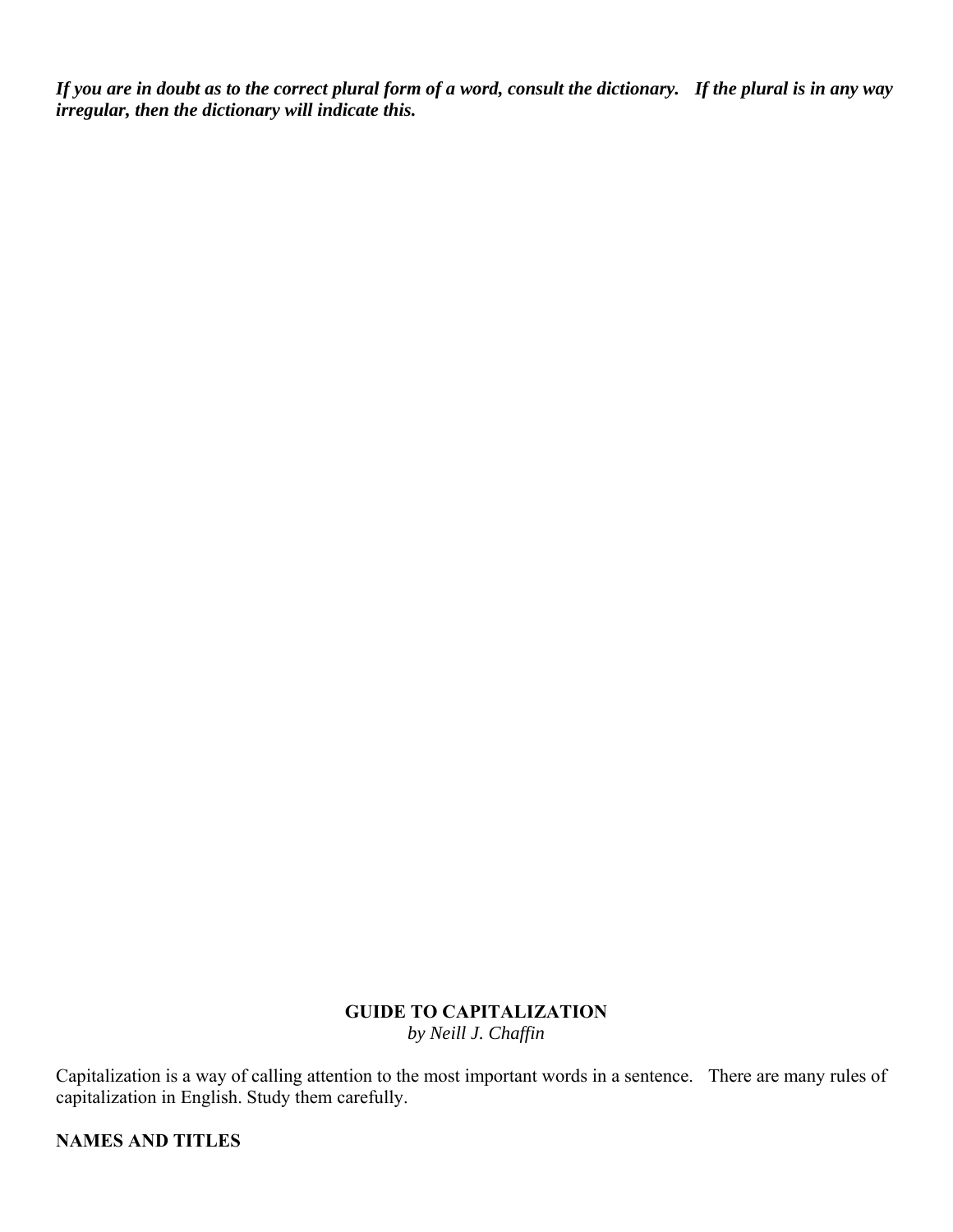### **Capitalize the names of people, including middle initials and the abbreviations Jr. and Sr.**

| John J.<br>Sandra Leanne!<br>∠arter<br>haffin: | Howard Millivan Jr. |  | Jack |
|------------------------------------------------|---------------------|--|------|
|------------------------------------------------|---------------------|--|------|

**Capitalize titles or abbreviations used with a name; generally, DO NOT capitalize titles NOT used with a name unless the name is used in place of a name as a** *noun in direct address*.

Mr. Williams Mrs. McDonald Dr. Jones Captain Bellanger Senator Smeltzer

The **mayor** is in a meeting. *(mayor is not capitalized)*

We met with **Mayor** Smith. *(Mayor is used with a name and capitalized)* Do you think, **Mayor,** that the city is thriving? *(Mayor is used as a noun in direct address in place of a name)*

### **Capitalize the titles President and Vice-President when they refer to the chief officers of a country, even when they are not used in direct address or with a name.**

#### **Capitalize words for family members if they are used with a name or as a noun in direct address.**

Have you spoken with **Uncle** George this week? (Uncle is used with a name and thus capitalized) My **uncle** is coming to visit this summer. *(uncle is not capitalized; it is just a reference to a family relationship)* Are you sure you are comfortable, **Uncle**? *(Uncle is a noun used as a name in direct address and capitalized)*

#### **Capitalize abbreviations for professional degrees that follow a name.**

| Bill Donaldson, PhD. | Maria Gonzales, Md. | Father John Bolton, SJ |
|----------------------|---------------------|------------------------|
|----------------------|---------------------|------------------------|

### **PLACE NAMES**

#### **Capitalize the names of cities, counties, states, nations, and continents.**

Tulsa Cleveland County Arkansas Belgium Africa

#### **Capitalize the names of sections of the country, but not compass directions or words deriving from them.**

| the Southwest | New England    | the Great Plains | the Pacific Northwest | the South |
|---------------|----------------|------------------|-----------------------|-----------|
| West Virginia | North Carolina | South Dakota     | the East              | Alaska    |

#### *but not:*

the **western** part of the state **north** towards the border along the **southern** route

**Capitalize the names of rivers, lakes, seas, oceans, mountains, mountain ranges, and other geographical features, but not the words "of", "on, or "upon".**

| Nile River              | Lake Eufala | Atlantic Ocean                     | Mt. Ranier | Andes Mountains |
|-------------------------|-------------|------------------------------------|------------|-----------------|
| Grand Canyon Black Mesa |             | Stratford-upon-Avon Gulf of Mexico |            | Stoke-on-Trent  |

#### **Capitalize the names of streets, roads, highways, bridges, buildings, monuments, parks, etc.**

| 47th Street       | Classen Boulevard          | Route 66                 | Golden Gate Bridge | <b>Chrysler Building</b> |
|-------------------|----------------------------|--------------------------|--------------------|--------------------------|
| <b>Brock Park</b> | <b>Washington Monument</b> | Fifth Avenue Wall Street |                    | Ford Theater             |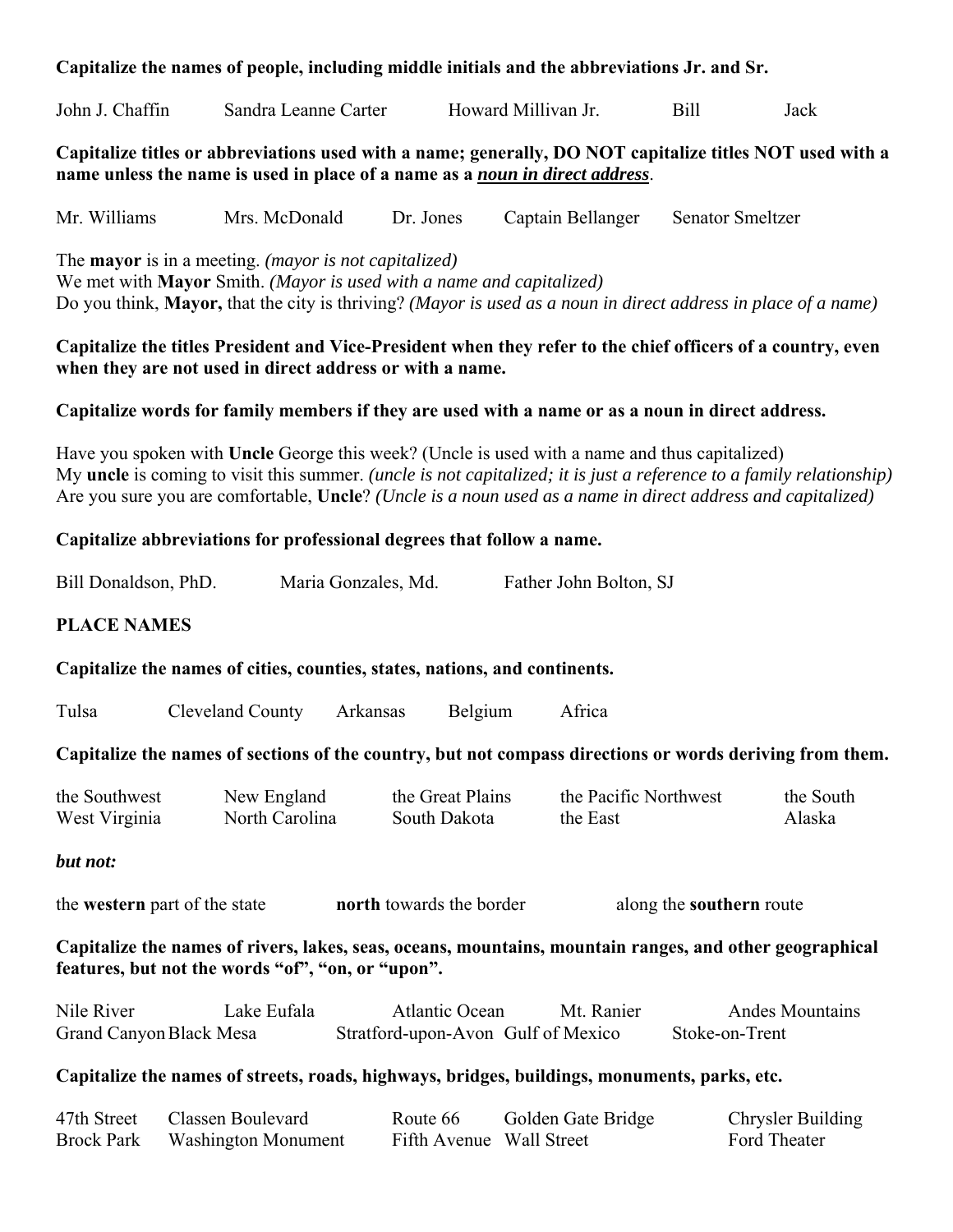### **Capitalize the names of planets, stars, galaxies, constellations, and other celestial bodies, but not usually the words** *sun, earth***, or** *moon* **unless they are included in a list of other planets, satellites, etc.**

| Jupiter                                                                                                                                                                                                                                           | Betelgeuse                                                                               | Big Dipper                   | Haley's Comet                         |                             | Crab Nebula                       | Milky Way                                                                                                                                                                                                                       |  |  |
|---------------------------------------------------------------------------------------------------------------------------------------------------------------------------------------------------------------------------------------------------|------------------------------------------------------------------------------------------|------------------------------|---------------------------------------|-----------------------------|-----------------------------------|---------------------------------------------------------------------------------------------------------------------------------------------------------------------------------------------------------------------------------|--|--|
| agencies.                                                                                                                                                                                                                                         |                                                                                          |                              |                                       |                             |                                   | Capitalize the names of businesses, corporations, clubs, associations, institutions, and government                                                                                                                             |  |  |
| Boys Club of America                                                                                                                                                                                                                              | Central Intelligence Agency U.S. Senate                                                  | Intel Corporation            |                                       | Hewlett-Packard, Inc.       | Oklahoma State University         | Alcoholics Anonymous<br>Sun Business Systems                                                                                                                                                                                    |  |  |
| seasons.                                                                                                                                                                                                                                          |                                                                                          |                              |                                       |                             |                                   | Capitalize the names of days of the weeks, months, holidays, and historical eras, but not the names of the                                                                                                                      |  |  |
| Monday<br>winter                                                                                                                                                                                                                                  | September<br>spring                                                                      | summer                       | New Year's Day                        | fall                        | the Gilded Age                    | the Renaissance                                                                                                                                                                                                                 |  |  |
| Capitalize the names of races, religions, nationalities, and languages, but generally not the words black or<br>white when applied to race.                                                                                                       |                                                                                          |                              |                                       |                             |                                   |                                                                                                                                                                                                                                 |  |  |
| Asian                                                                                                                                                                                                                                             | Chinese                                                                                  | Christian                    | Belgian                               |                             | American Indians                  | <b>Native Americans</b>                                                                                                                                                                                                         |  |  |
| Capitalize the names of historical documents, periods, and events.                                                                                                                                                                                |                                                                                          |                              |                                       |                             |                                   |                                                                                                                                                                                                                                 |  |  |
| Middle Ages                                                                                                                                                                                                                                       | Declaration of Independence                                                              |                              | <b>Bill of Rights</b><br>World War II |                             | Magna Carta<br><b>Black Death</b> | Age of Enlightenment<br><b>Roaring Twenties</b>                                                                                                                                                                                 |  |  |
|                                                                                                                                                                                                                                                   | Capitalize the abbreviations A.M, P.M., A.D., B.C., and BCE.                             |                              |                                       |                             |                                   |                                                                                                                                                                                                                                 |  |  |
|                                                                                                                                                                                                                                                   | Note: increasingly, these are not being capitalized, nor are the periods being included. |                              |                                       |                             |                                   |                                                                                                                                                                                                                                 |  |  |
|                                                                                                                                                                                                                                                   | Capitalize the names of awards, prizes, and medals.                                      |                              |                                       |                             |                                   |                                                                                                                                                                                                                                 |  |  |
| Academy Award                                                                                                                                                                                                                                     |                                                                                          | <b>Pulitzer Prize</b>        |                                       | Distinguished Service Cross |                                   | Medal of Honor                                                                                                                                                                                                                  |  |  |
|                                                                                                                                                                                                                                                   | Capitalize brand names but not the product descriptors.                                  |                              |                                       |                             |                                   |                                                                                                                                                                                                                                 |  |  |
| Colgate toothpaste                                                                                                                                                                                                                                | word in the complimentary close of a letter.                                             | Tide detergent Clorox bleach |                                       |                             | Folger's coffee                   | Capitalize the first word in a sentence, the pronoun "I", the first word in a direct quote, the first word in<br>an inside quote, the first word and names or titles used as names in the salutation of a letter, and the first |  |  |
| The computer monitor was dirty.<br>Did you think that I was that stupid?<br>She said, "The car is ready to use."<br>"Did Mr. Chaffin say, 'Get ready to work'?" asked Gina.<br>Dear Mr. Smith:<br>Yours truly,<br><b>Dear Sirs:</b><br>Gentlemen: |                                                                                          |                              |                                       |                             |                                   |                                                                                                                                                                                                                                 |  |  |

*Note: Do not capitalize indirect quotes; they are not the exact words of a speaker; do not use quotation marks.* 

### **Capitalize the first word in most lines of poetry, even though the line does not begin a new sentence.**

**Awake**! For morning in the bowl of night,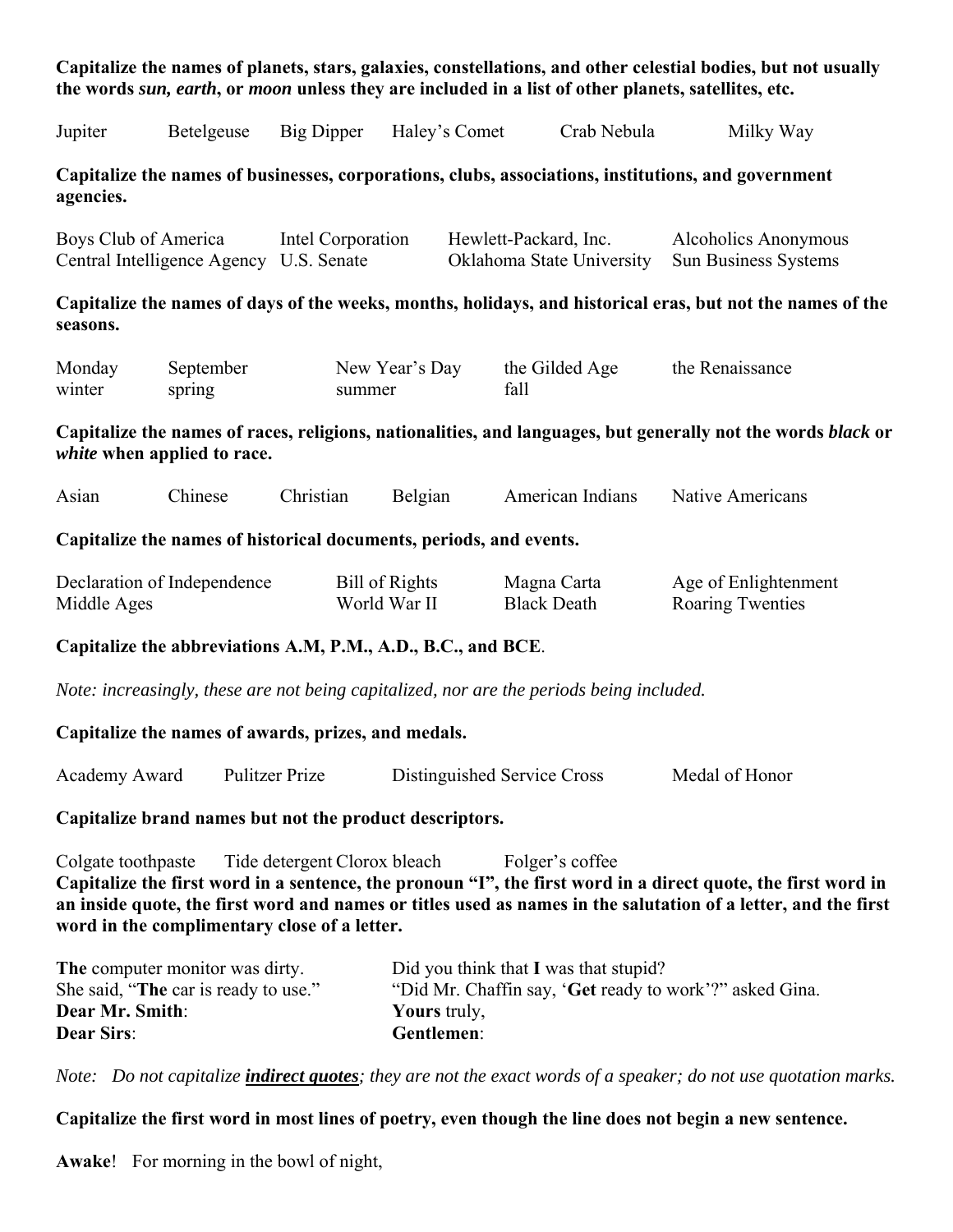*Note: In the above example, the exclamation Lo! is capitalized; so is the personification of the sun (the Hunter of the East). This is common in older poetry. Many modern poets do not capitalize the first word of each line.*

**Capitalize words referring to the Deity (God) and to names of holy books, scripture, religions, and denominations, but not the words "god" or "goddess" used in a mythological sense.**

| God             | Allah   | Holy Bible | Koran | Zend-Avesta                | Buddhism |
|-----------------|---------|------------|-------|----------------------------|----------|
| <b>Baptists</b> | Moslems | Hindus     |       | god of war goddess of love |          |

**Capitalize the names of ships, trains, planes, automobiles, spacecraft, etc.**

U.S.S. Cole Wabash Cannonball Spirit of St. Louis Chevrolet Corvette Challenger

**Capitalize the names of books, poems, short stories, magazines, movies, newspapers, plays, musical works, and works of art. Do not capitalize articles, conjunctions, or prepositions in titles unless they begin or end the title.**

| The Hobbit      | "The Lay of the Last Minstrel" | "Three Skeleton Key" Newsweek |               |
|-----------------|--------------------------------|-------------------------------|---------------|
| Chicago Tribune | The Hunger Games               | My Fair Lady                  | The Swan Lake |
| "Fortunate Son" | The Birth of Venus             |                               |               |

*Note: We will cover the italicization, underlining, or quotation marks related to titles later in the year.*

**DO NOT capitalize the names of school courses unless they are languages or are followed by a course number**.

| social studies | English | mathematics | Spanish | Algebra L |
|----------------|---------|-------------|---------|-----------|
|----------------|---------|-------------|---------|-----------|

**Capitalize** *proper adjectives***, adjectives formed from** *proper nouns***.**

Nigerian American Shakespearean British Puerto Rican **VOCABULARY (THE BATTLE WITH GRENDEL)**

*Directions: Match the definitions to the words by writing the letter of the definition in front of the word:*

|     |            | 13. | erect     |
|-----|------------|-----|-----------|
| 01. | affliction | 14. | fashioned |
| 02. | afflictor  | 15. | fierce    |
| 03. | ancestral  | 16. | flight    |
| 04. | artfully   | 17. | gaped     |
| 05. | behold     | 18. | gnaw      |
| 06. | bewitched  | 19. | grating   |
| 07. | boast      | 20. | gruesome  |
| 08. | bogs       | 21. | guardian  |
| 09. | bolted     | 22. | harsh     |
| 10. | claws      | 23. | infamous  |
| 11. | cowering   | 24. | inlaid    |
| 12. | desiring   | 25. | instantly |
|     |            |     |           |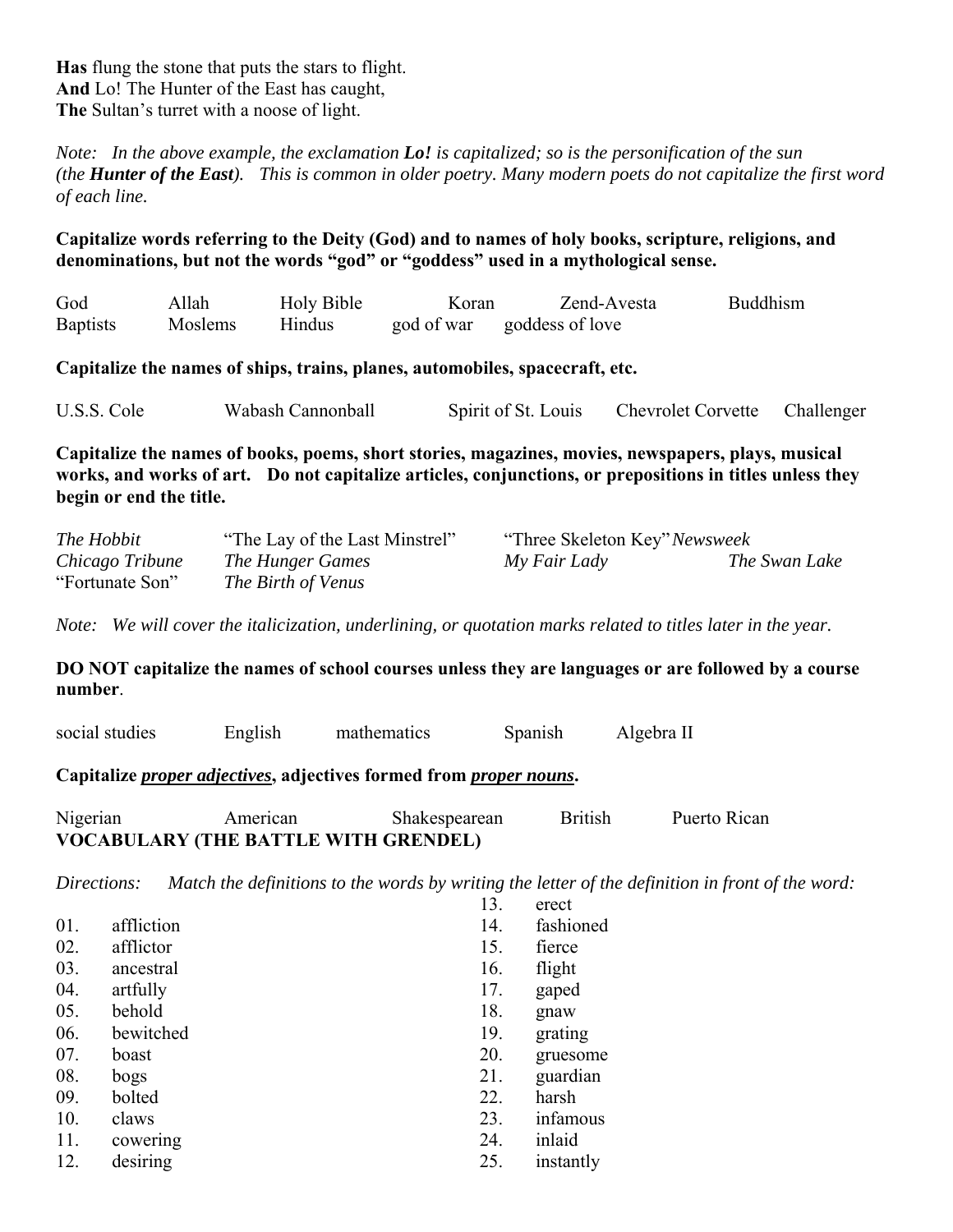- 26. ivory
- 27. jogged
- 28. miserable
- 29. murky
- 30. pilgrimage
- 31. rafters
- 32. relished
- 33. seized
- 34. sinews
- 35. snarling
- 36. stallions
- 37. swirling
- 38. talons
- 39. taut
- 40. threshold
- 41. tormentor
- 42. tracing
- 43. wakeful
- 44. weave
- 45. withstand
- 46. writhing
- a. Marshes; fens; morasses; swamps
- b. Rough; crude; forbidding; cruel; unfeeling
- c. The entrance or beginning point of something
- d. Set in pieces into the surface of another

material to form a smooth surface

- e. Growling fiercely, showing the teeth
- f. Violently savage or cruel; wild
- g. Causing horror or disgust; grisly
- h. Enjoyed greatly; liked; craved
- I. Cut or bite, wearing away slowly with the teeth
- j. Sharp hooked or curved bony structures at the

end of fingers, toes, etc.; talons

- k. Swallowed hurriedly; gulped down
- l. Alert; vigilant; watchful
- m. At once; without delay
- n. Took suddenly; grabbed

### **VOCABULARY (GRENDEL'S MOTHER)**

*Directions: Match the definitions to the words by writing the letter of the definition in front of the word:*

01. assured 02. boar 03. burst 04. dens 05. devastated 06. drew 07. driven 08. dwelt 09. female 10. forged 11. fortune 13. groves 17. recounts 18. refuses

- o. Protector; one who guards or protects
- p. Claws, especially of a bird
- r. Standing upright

s. Brag; make claims for one's own prowess, worth, etc.

- t. A fleeing or running away as from danger
- u. Having a bad reputation; notorious
- v. Wanting; wishing; craving
- w. Wretched; unhappy; suffering
- x. Turning or twisting; contorting
- y. Survive; endure
- z. Skillfully; cleverly
- aa. Grinding, rubbing, or scraping against
- bb. Made; contrived; constructed
- cc. White bone-like material of a tusk or teeth; of the color of such tusks or teeth
- dd. Cringing; shrinking back as from fear
- ee. Tight; stretched

ff. Inherited; pertaining to one's forebears or antecedents

- gg. Under a hex or spell; charmed; enchanted
- hh. One who causes pain or suffering; tormentor
- ii. One who causes pain or suffering; afflictor jj. Tendons
- kk. A condition of pain or suffering; a calamity
- ll. Long boards spanning walls and supporting a roof
- mm. See; observe
- nn. Stared open-mouthed in wonder or surprise
- oo. Following; tracking
- pp. Moving with a twisting or circling motion
- qq. Muddy; dark; gloomy
- rr. A trip or journey undertaken for religious purposes
- ss. Male horses
- tt. Moved along at a steady pace; trotted
- uu. Construct in the mind or imagination a story, poem, etc.

- 
- 12. glorious
- 14. heavens
- 15. monsters
- 16. pleasant
-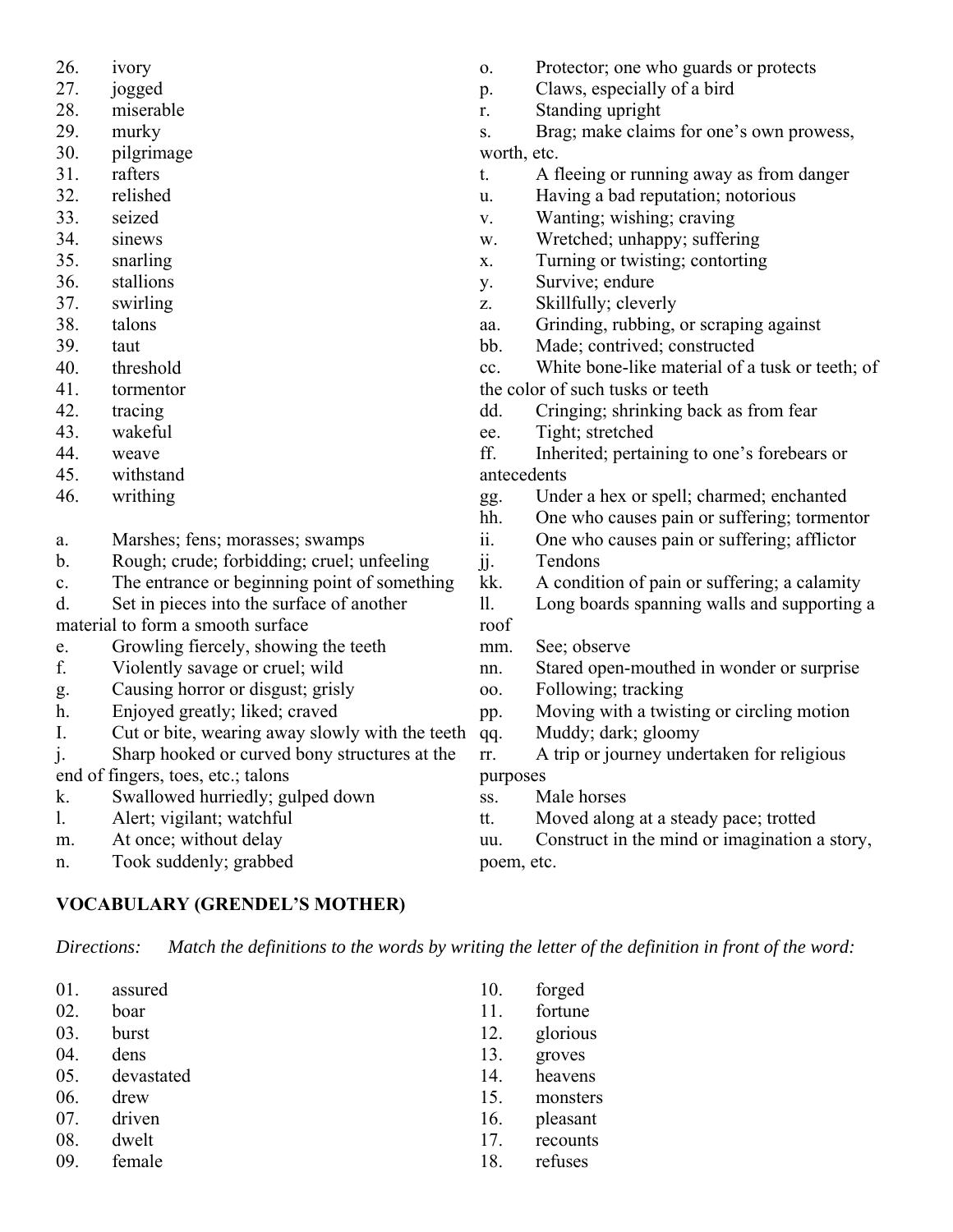- 19. reversed
- 20. seek
- 21. sheltered
- 22. slashing
- 23. smashing
- 24. sorrow
- 25. spot
- 26. spray
- 27. stabbing
- 28. stag
- 29. stirs
- 30. torch
- 31. vane
- 32. victim
- 33. weep
- a. Luck; chance; fate
- b. Turned back or in the opposite direction
- c. A flat piece of metal, cloth, etc. to catch the wind and turn a windmill
- d. The gender that produces offspring; woman
- e. Crush; break into pieces

f. Metal formed or shaped with heat and hammering

- g. A male pig or hog
- h. Cutting or wounding with a sweeping stroke
- I. Piercing with a knife, dagger, etc.

j. Pulled or removed from a sheath or scabbard, as of a sword

k. Someone killed or harmed by the action of another

- l. Made certain; guaranteed
- m. Protected; guarded
- n. Splendid; magnificent

o. Gave sudden expression to feeling, as of laughter, speech, etc.

- p. Sadness; melancholy
- q. Imaginary part-human, part-animal creatures
- r. Lairs; refuges; havens
- s. Completely destroyed; reduced to ruins
- t. Tells; relates
- u. Lived; abided
- v. Copses; thickets

w. Mist or droplets of water propelled by wind, wave motion, etc.

- x. A light, usually a fire on the end of a stick
- y. A male deer
- z. Impelled or forced along
- aa. Declines to go, give, grant, etc.
- bb. Nice; agreeable
- cc. Area; place; location
- dd. Moves, shakes, or agitates slightly
- ee. Cry; sob
- ff. Skies
- gg. Try to find; look for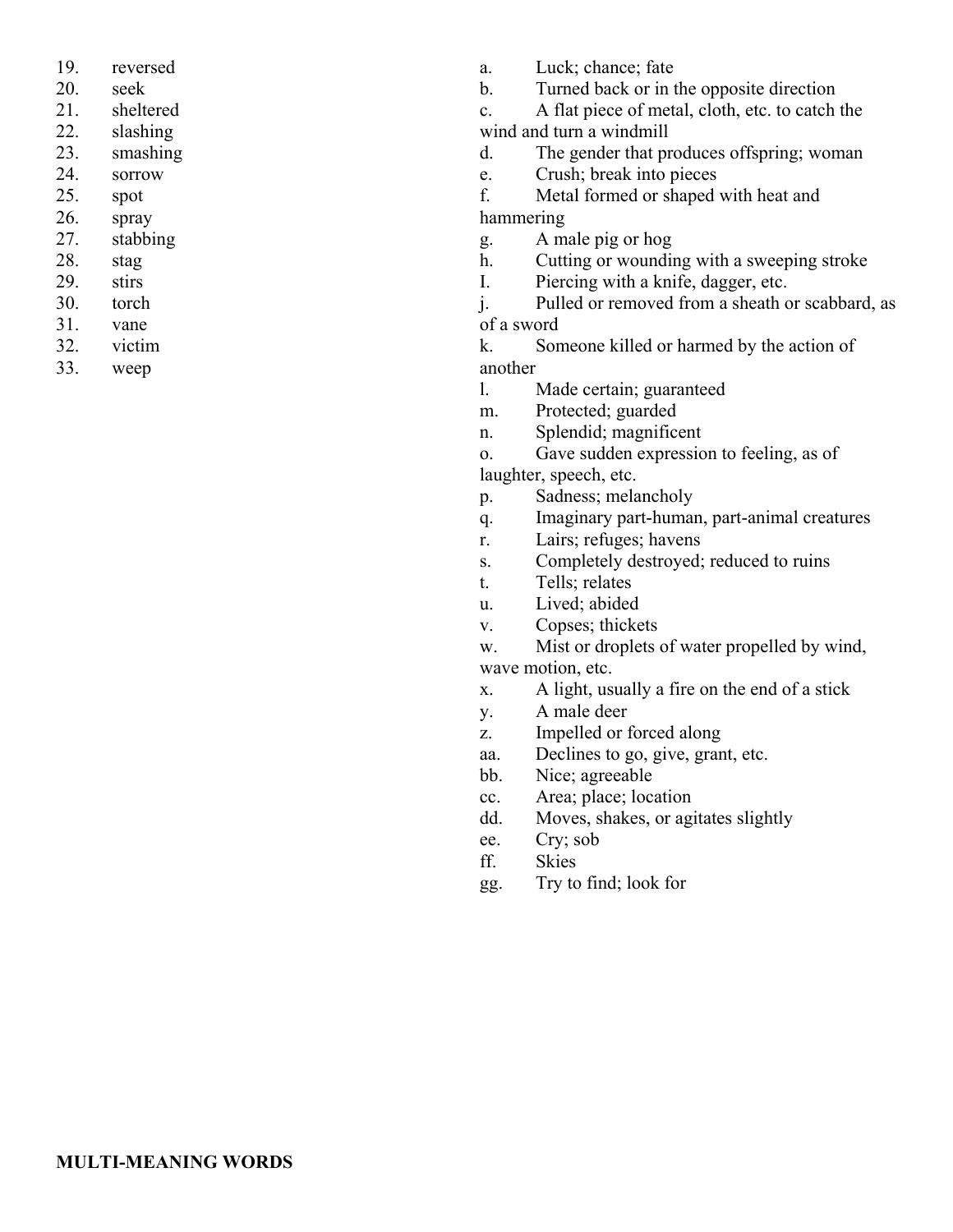*Directions: Match the definitions to the words by writing the letter of the definition in front of the word. Some words will have more than one meaning.*

- 01. bolted
- 02. drew
- 03. flight
- 04. forged
- 05. jogged
- 06. rafters
- 07. refuses
- 08. seized
- 09. smashing
- 10. spot
- 11. spray
- 12. stag
- 13. stirs
- 14. torch
- 15. tracing
- 16. weave
- a. Joined together with a threaded rod and fastener
- b. A set of stairs, as between landings or floors
- c. Shook or revived, as of a person
- d. People going down a river on a simple floating vessel
- e. Suddenly grasped with the mind
- f. Copying by placing a semi-transparent paper over something
- g. Move from side to side or in and out
- h. Pulled; towed
- I. Faked, as of a document, money, etc.
- j. (Usually singular) trash; debris; detritus
- k. A British slang term meaning outstandingly
- good or extraordinary
- l. See
- m. An arrangement of flowers, leaves, berries, etc.
- n. Reserved solely for males, as of a party
- o. Moves or agitate a liquid so as to mingle the ingredients
- p. Set fire to; burn
- q. Slang word for jails or prisons
- r. Ran out or fled suddenly
- s. Stuck or jammed, due to excessive friction or heat
- t. A small stain or blemish
- u. Make a figure, design, or picture with a pen, pencil, brush, etc.

#### **HOMOPHONES**

*Directions: Some of the vocabulary words from the previous two pages have homophones, words that are spelled differently but sound the same. Write the homophones of the words that fit the following definitions. Some words will be used more than once.*

- 01. Overly proud of or concerned with one's appearance or reputation.
- 02. When capitalized, a member of a Hindu religious sect of northern India.
- 03. A part of a sentence, either dependent or independent.
- 04. Ended or stopped.
- $05.$  A contraction for "we have".
- 06. To make a hole in, usually by drilling.
- 07. Instructed; imparted knowledge to.
- 08. Gave birth to.
- 09. To weary by being dull or uninteresting.
- 10. A section of a legal or commercial document.
- 11. A high wall of moving water caused by a rapid rise of tide in a narrow channel.
- 12. Carried; toted.
- 13. Having no real value or use.
- 14. The hollow part inside a pipe, tube, or gun barrel.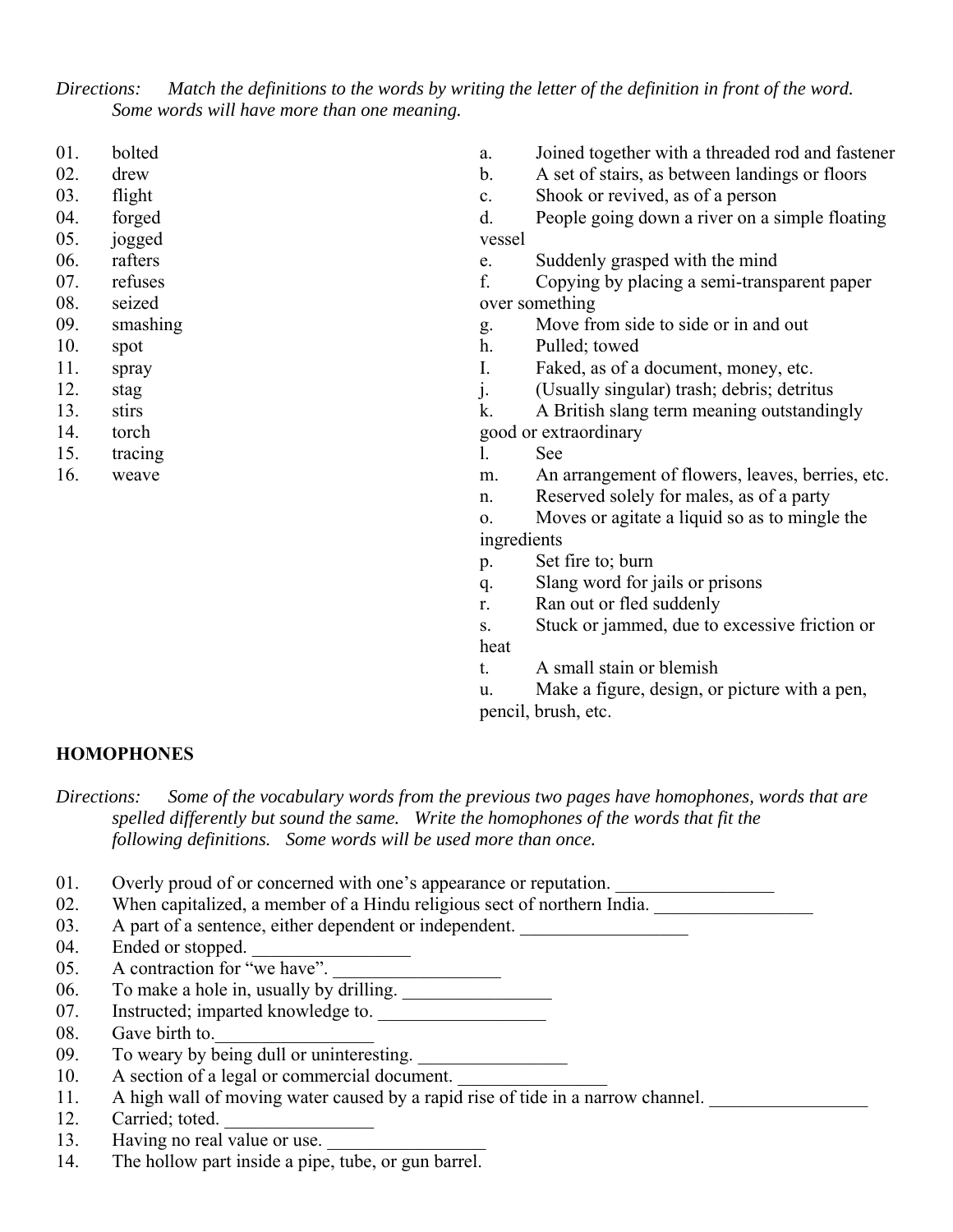# **STUDY QUESTIONS (THE BATTLE WITH GRENDEL AND GRENDEL'S MOTHER)**

*Directions: Answer the following questions:*

- 01. What is Grendel's motivation for coming forth at night from the hills and bogs?
- 02. What shows the narrator's attitude toward Grendel? Describe the attitude.
- 03. What does the narrator's attitude and comments about Grendel reveal about the narrator's beliefs?
- 04. Cite the alliteration in line 236.
- 05. Cite the alliteration in line 237.
- 06. What is different about Herot this time when Grendel arrives?
- 07. What shows Grendel's physical strength when he goes into Herot?
- 08. What words are used in lines 246 and 248 to impress upon the reader how frightening Grendel is?
- 09. What does Grendel see when he gets into Herot?
- 10. How does this make him feel? That is, what emotion does it invoke in him?
- 11. What does he think about as he views the scene?
- 12. What is personified in line 257?
- 13. To whom does "human eyes were watching" refer?
- 14. What does Grendel do to the first Geat he comes to?
- 15. What happens when he grabs the next apparently sleeping man?
- 16. Who is the man?
- 17. Cite the metonymys or kennings in line 273.
- 18. Having been seized by Beowulf, what does Grendel want to do?
- 19. Who is "Higlac's follower"?
- 20. What was the "final boast" of this man?
- 21. What words show the violence of the fight between Beowulf and Grendel in lines 290-299?
- 22. What had the Hrothgar's men thought was the only thing that could destroy Herot?
- 23. How do the Danes react to the battle?
- 24. What do Beowulf's men do, in contrast to the Danes?
- 25. Was their action of any avail? Why or why not?
- 26. Why were the weapons of the Danes useless against Grendel?
- 27. Against whom, besides Beowulf, was Grendel fighting, according to the narrator?
- 28. Cite the alliteration in line 341.
- 29. What injury does Grendel sustain?
- 30. How has Beowulf's boast actually helped him?
- 31. What is going to happen to Grendel on account of his wound?
- 32. What does Beowulf do with his "trophy"?
- 33. How do the people coming to Herot in the morning feel?
- 34. Where has Grendel gone to die?
- 35. Describe the lake as the men view it.
- 36. What is Grendel's final fate, as stated in line 374?
- 37. How does this fit in with what the narrator has said on several occasions about Grendel's origins?
- 38. Cite the alliteration in lines 376-377.
- 39. How do all the people present feel?
- 40. With what thought do they temper their adulation of Beowulf?
- 41. What changes beginning with line 386? That is, when does the action of this part of the story take place?
- 42. What new monster shows up at Herot in the next part of the story?
- 43. What is this monster's motivation for attacking the people at Herot?
- 44. Cite the simile in line 398.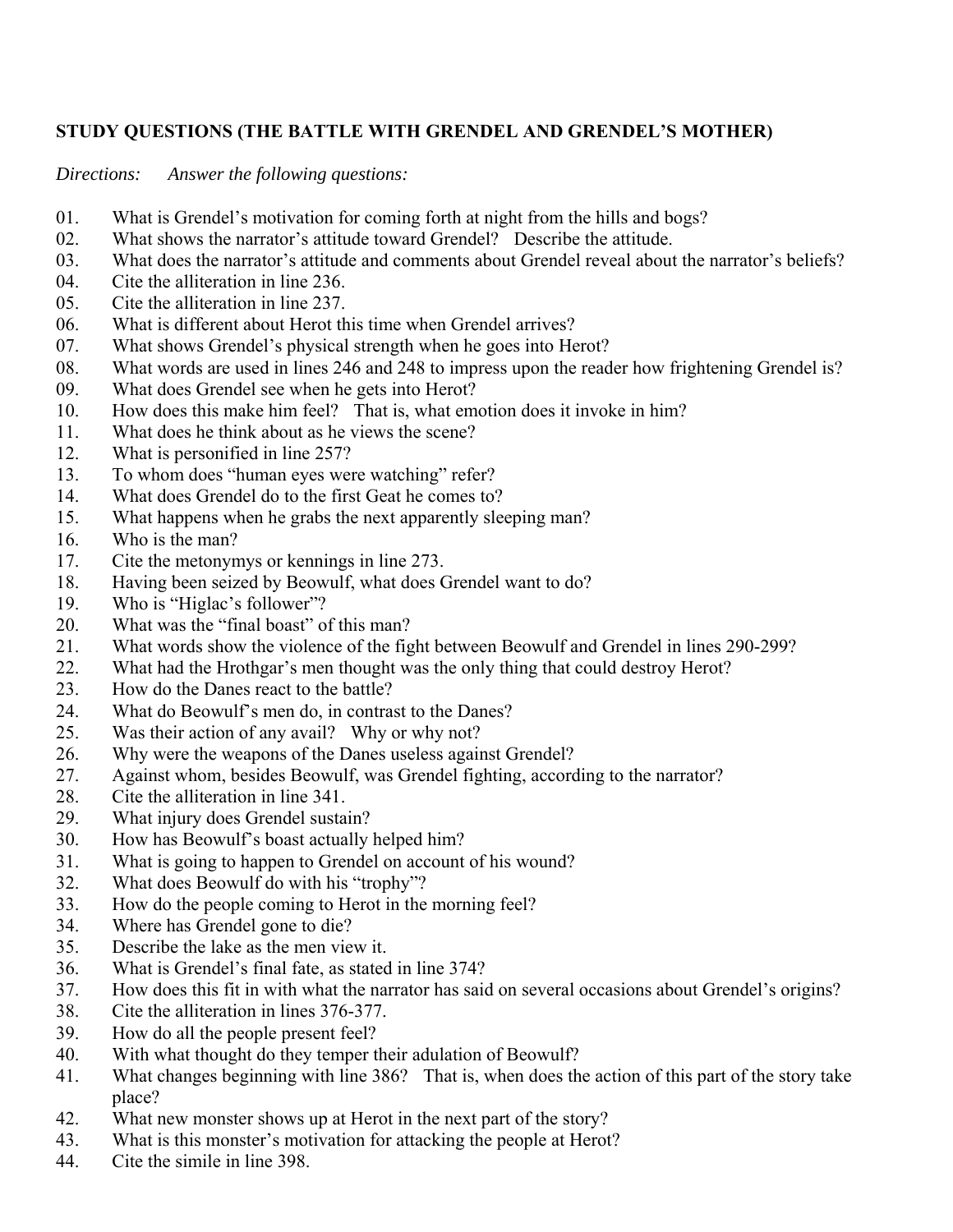- 45. Explain "reversed the bright vane of their luck".
- 46. What does the narrator say about the men in Herot and their actions when they are attacked?
- 47. What does their staunch defense of Herot cause the monster to do?
- 48. How is her single victim described? That is, who is he?
- 49. Why did Beowulf and his men not help with the defense of Herot at this time?
- 50. What did Grendel's mother take with her besides the one man?
- 51. Cite the simile in line 428.
- 52. What is Hrothgar describing?
- 53. To what are the tree roots compared?
- 54. What does Hrothgar say in lines 434-439 that drives home how fearful the place is?
- 55. Cite the similes in line 442.
- 56. What does Hrothgar ask of Beowulf?
- 57. What reward does he offer him?

### **RELATED LITERATURE ASSIGNMENT**

*Directions: Find something in legend/myth/literature that tells the story of an heroic character killing a monster, dragon, demon, etc. Write a summary of it. Limit your excerpt or summary to no more than about 200 words maximum. Be prepared to share it with other students in the class.*

Here is my summary of the killing of the dragon Smaug from *The Hobbit*, by J.R.R. Tolkien:

Smaug is angry! A golden cup has been stolen from his hoard of treasure at Erebor by Bilbo Baggins, the burglar in a troupe of dwarves who have come to kill the dragon and retrieve their treasure. Unable to kill the dwarves, and suspecting the men of Laketown are complicit, the dragon flies off to attack the town. As he approaches the town, Bard, a townsman descended from the royal line of Girion, runs to warn the town master. As panicked precautions are taken, the dragon swoops down upon the town, smashing houses with his tail and setting them alight with his fiery breath. Just as all seems lost, an old thrush flies down and perches by Bard's ear. It tells him of a weakness in the thick, armor-like skin of the dragon. Courageously, Bard awaits the next swoop of the dragon. He shoots an arrow from his bow, and it hits the dragon in its weak spot. The dragon shoots high into the air and then crashes down upon the burning town. Smaug is dead.

Interestingly, the theft of a cup from a dragon hoard figures in *Beowulf*, as you will see in the next lesson packet. This is one of the numerous ideas taken from Northern European myth and legend by Tolkien. Bard reflects the ideal of a hero as shown in *Beowulf*: he is courageous, he is of noble descent, and he shows good faith and loyalty.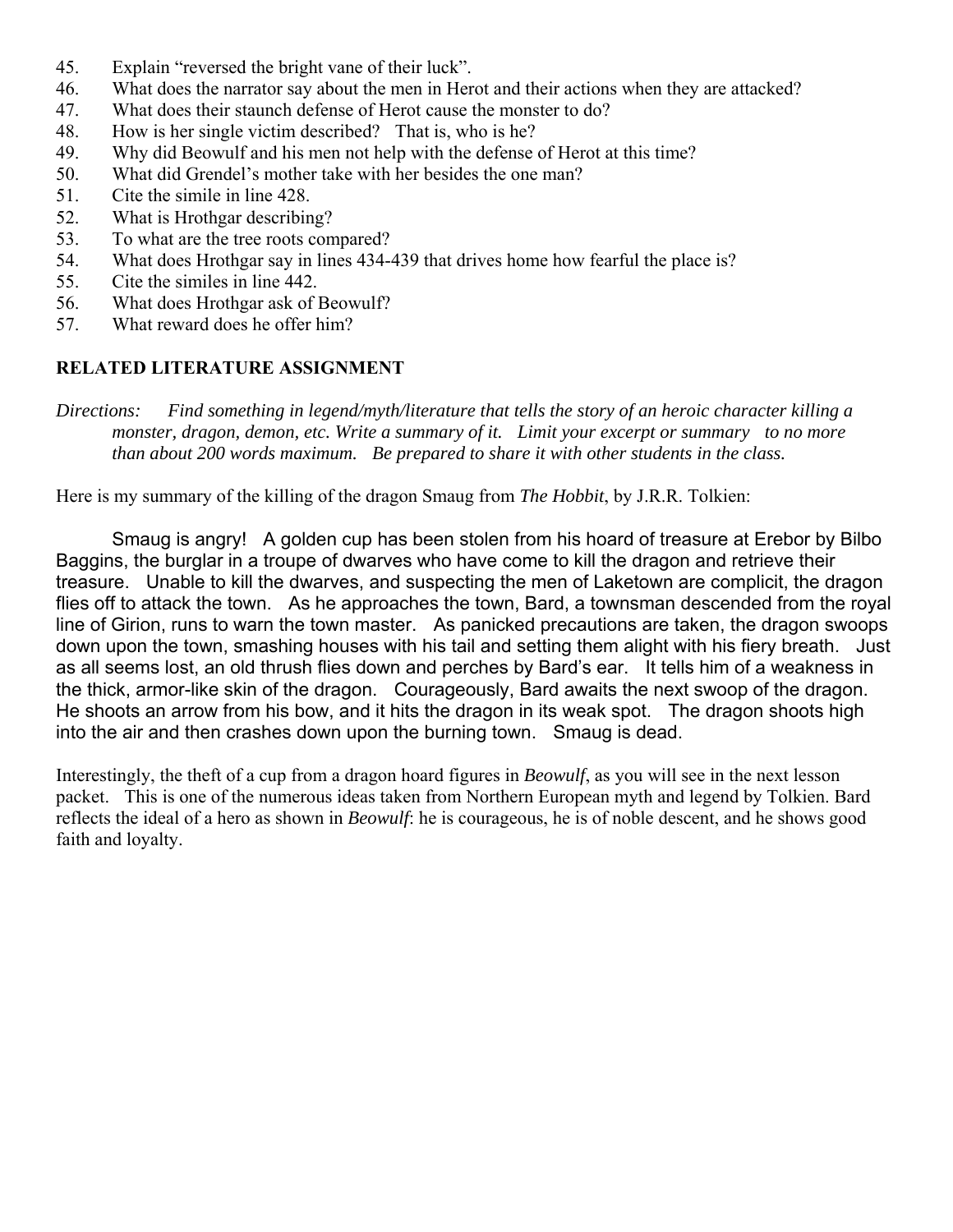### **EXERCISE ON FIGURATIVE LANGUAGE**

*Directions: Classify the following as simile, personification, metaphor, metonymy, hyperbole, or irony:*

- 01. Mist crept slowly over the fields and brooded in the ditches and creekbeds.
- 02. The waxing moon was riding high in the West.
- 03. The dale lay before them like a stony trough.
- 04. Three suns have already arisen on our journey.
- 05. The sun climbed to the noon and then rode slowly down the sky.
- 06. A rough path descended like a steep stair into the plain.
- 07. The land swelled like a green sea up to the very foot of the mountains.
- 08. The huge lineman were a solid wall against the opposing team.
- 09. A great silvery metal bird soared upward with a roar from the concrete runway.
- 10. Innumerable marbles spilled from the leather bag.
- 11. They went in a single file, running like hounds of a strong scent.
- 12. The earth must groan under their hateful feet.
- 13. He wore a smile you could see for a mile.
- 14. The hunter set the snare, but then, while testing it, he got himself caught.
- 15. The kite soared like a giant bird high into the sky.
- 16. The rain was a waterfall beyond the opening of the cave.
- 17. There was no one in the world who would not have recognized her.
- 18. "You have missed only one question over the last six tests!" he exclaimed. "Gee! What a failure!"
- 19. My legs must forget the miles of our journey. They would be more willing, if my heart were not so sad!
- 20. A brilliant fiery orange ball rose slowly above the eastern horizon.

# **EXERCISE ON AFFIXES**

*Directions: Use the list of affixes to complete the words: You will use each affix only once!*

- 01. capitalize wrongly: \_\_\_\_\_capitalize (3 letters)
- 02. reverse the connection: connect (3 letters)

03. not able to be mistaken: mistakable (2 letters)

04. going up: up (4 letters)

- 05. that can be maintained: maintain (4)
- letters)
- 06. full of danger: danger (3 letters)
- 07. not capable of: capable (2 letters)
- 08. someone who talks: talk\_\_\_\_\_ (2 letters)
- 09. paints again: paints (2 letters)
- 10. not funded enough: funded (5 letters)
- 11. like a fool: fool\_\_\_\_\_ (3 letters)
- 12. noun form of entertain: entertain (4) letters)
- 13. after the war: war (4 letters)
- 14. before the war: war (3 letters)
- 15. in the center of the sentence: sentence (3) letters)
- 16. that can be collected: collect (4 letters)
- 17. the most small: small (3 letters)
- 18. in a slow way: slow (2 letters)
- 19. not possible: possible (2 letters)
- 20. over aged: \_\_\_\_\_\_annuated (5 letters)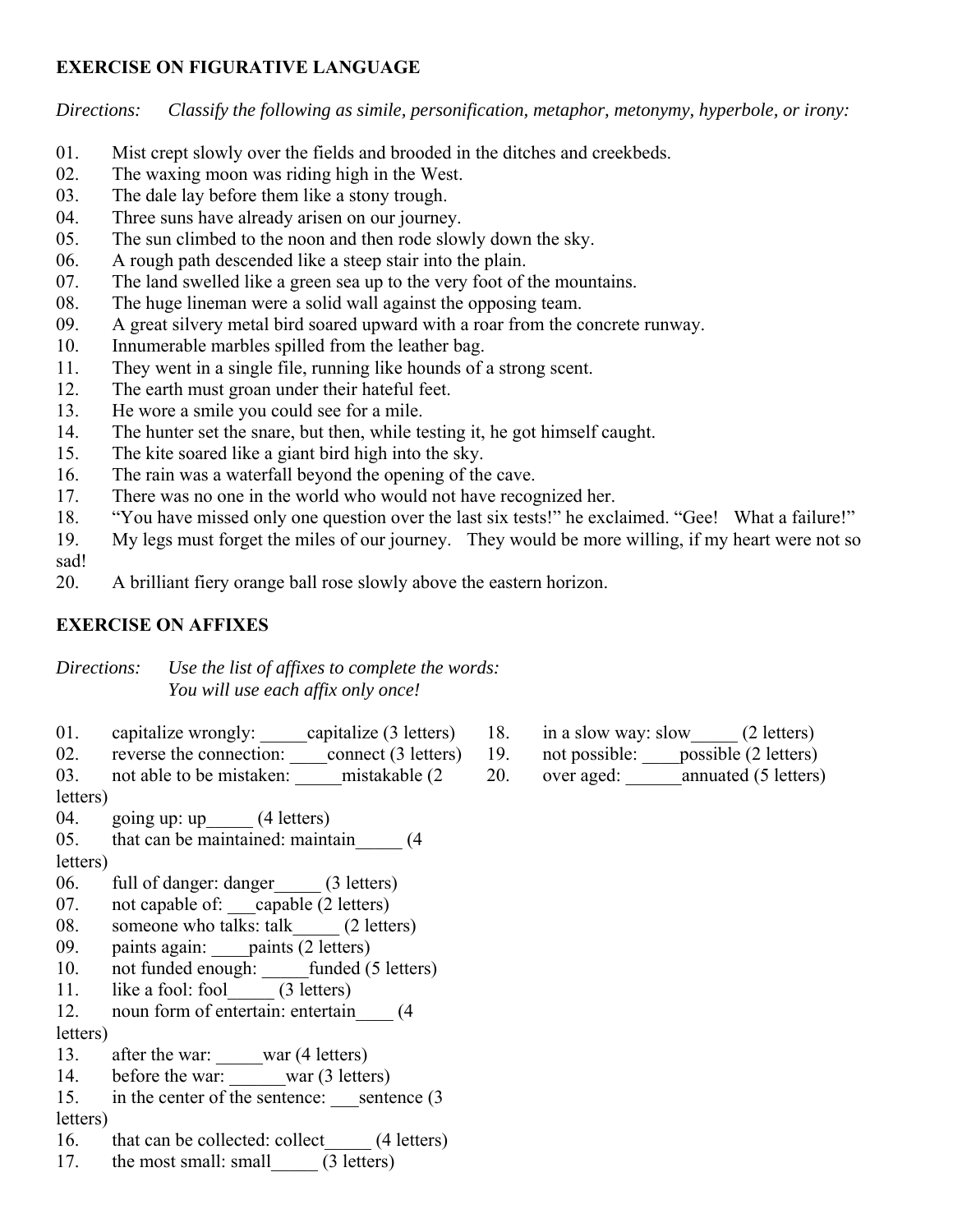| -able | mid-   |
|-------|--------|
| dis-  | mis-   |
| -er   | -ous   |
| -est  | post-  |
| -ible | pre-   |
| im-   | re-    |
| in-   | super- |
| -ish  | un-    |
| $-1y$ | under- |
| -ment | -ward  |

### **EXERCISE ON NOUNS**

*Directions: Circle the nouns in these sentences. The number of nouns is in parentheses after the sentence. Then tell how the bold-faced noun is used (subject, direct object, indirect object, predicate nominative, object of a preposition)*

- 01. Steam locomotives were developed in many **countries** by many men. (3)
- 02. Justice and **mercy** are hallmarks of a good legal system. (4)
- 03. He nibbled a **bit** of sorrel and drank from a small stream near the path. (4)
- 04. A small figure sat on a stool, with his back propped against a **pillar**. (4)
- 05. He had a natural **distrust** of hobbits from other parts of the Shire. (4)\_\_\_\_\_\_\_\_\_\_\_\_\_\_\_\_\_\_\_\_
- 06. They gave the **hobbits** a stern warning about the dangers they would face. (3)
- 07. The man in the gray suit was his **teacher**. (3)
- 08. **Caroline** stood by the curb and waited for the bus. (3)
- 09. The teacher typed the lesson on nouns, and then he gave his **neighbor** a call. (5)
- 10. The bird making the noise was an **owl**. (3)

# **EXERCISE ON CAPITALIZATION**

*Directions: Circle any errors in capitalization, whether missing or unnecessary:*

- 01. We are all going to the party next Wednesday at the boys club Of america.
- 02. everyone came to the Celebration on new year's day.
- 03. Students at classen school of advanced studies alternate schedules each Friday.
- 04. the weather that Winter was unusually warm, especially during January.
- 05. "3M" is the usual abbreviation for minnesota mining And manufacturing, inc.
- 06. "ibm" is the famous acronym for international business machines corporation.
- 07. The *bible* is the Scripture of christianity; the *torah* is that of judaism.
- 08. That teacher drives a suzuki forenza, a product of general motors corporation.
- 09. the lecture was given by joe f. smith, phd.
- 10. Bill williams jr. Was given an Award by the national academy of underwater basket weaving.
- 11. The president spoke at a news conference at the white house.
- 12. his address was 621 ninah street, bakersfield, california.
- 13. The moors, a tribe from northern africa, invaded the iberian peninsula in 711 a.d.
- 14. The zambezi river is the only major River in africa that flows Eastward into the indian ocean.
- 15. Several japanese, nigerian, german, and english students attended the College.
- 16. A verse from a poem called "the rubaiyyat of omar khayyam", by a persian poet, reads:

iram Indeed is gone with all its rose,

and jamshyd's seven-ringèd Cup where no one knows;